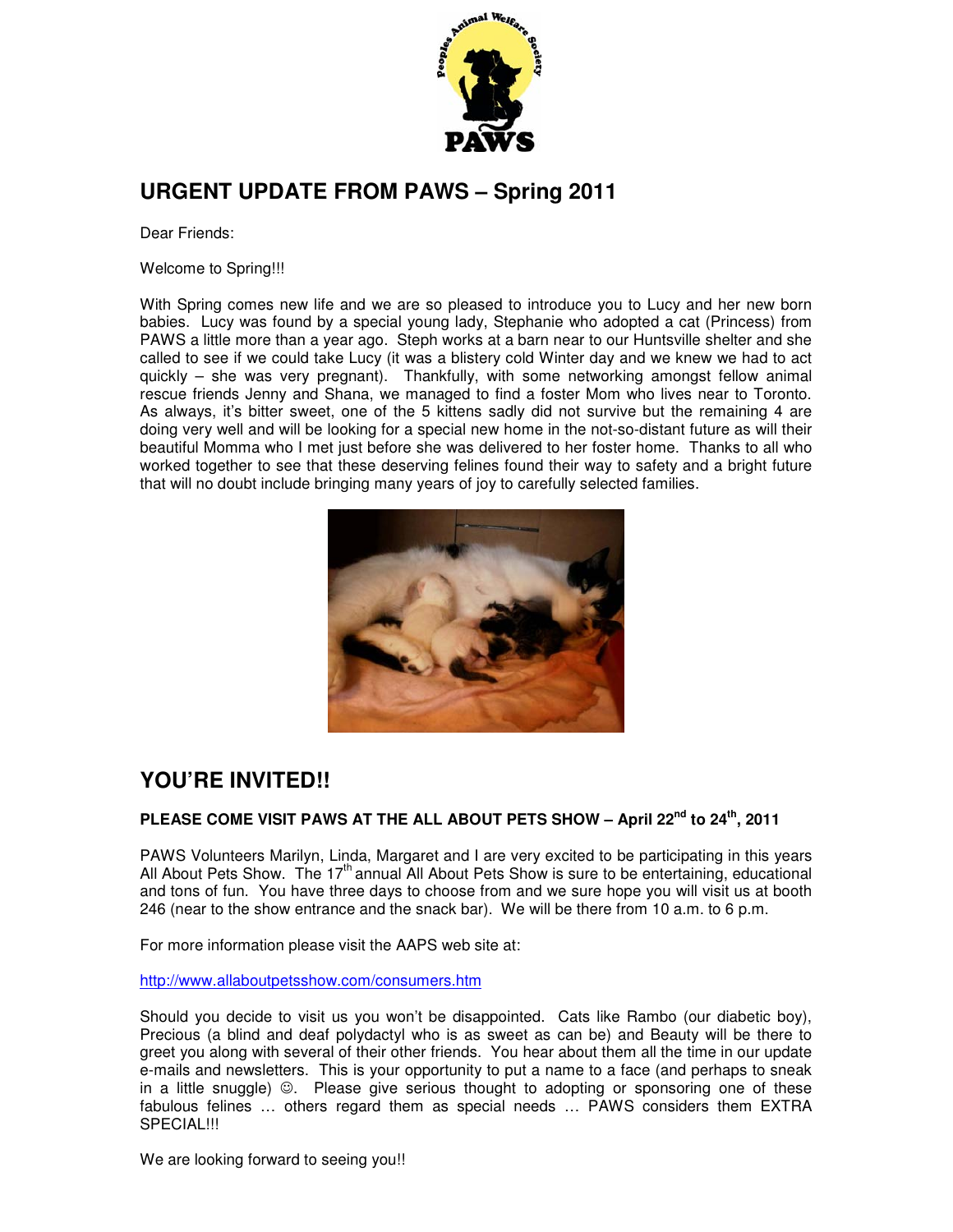#### **A MESSAGE FROM BEAUTY:**

Hello everyone – my name is Beauty. Can you believe I am still calling the PAWS Shelter my home? Look at me – I'm gorgeous (if I do say so myself) and yes, I am a little on the shy side but once I learn to trust you – the sky is the limit!! Please come to meet me, tell friends, family or coworkers about me. PAWS Volunteers are hoping very much that this awesome show will assist in finding loving, forever homes for some of my feline friends and I.



Special thanks to Marilyn, Linda and Margaret who will give of their time on Easter Weekend and to Marg and Tom who made it possible for us to invest in new equipment (much-needed black wire dog crates where our kitties will reside safely and securely while greeting visitors at the show). We must also not overlook our good friend, Ingrid who has agreed to care for the animals at the PAWS Shelter along with her hard-working children.

#### **\*\*\* LIFE OR DEATH \*\*\***

#### **PUMPKIN AND GEORGE ARE AT RISK OF EUTHANASIA – PLEASE HELP!!!**



beings. http://www.petfinder.com/petdetail/18825741

I have actually decided to put this part of our message ahead of Toffee and Kosmo's plea which I hate doing but … I have no choice. The beautiful cat you see here is Pumpkin. I do not currently have a photo of George but I understand that he is orange also. I have not 'met' either of these animals and I could simply delete the e-mail I received today but I just can't.

PAWS received an e-mail this morning from The Kennel Inn in Aurora advising that their shelter is closing as of April  $30<sup>th</sup>$  and there are 30 cats remaining in their care  $-2$  of which are  $FIV+$  (feline aids). PAWS has been assisting cats with FIV for well over a decade (knowingly as we began testing in 2000 – it's very likely we have been doing so for much longer but weren't aware of it).

We want very much to help some of these cats. It is very likely that no one will help Pumpkin or George, sadly, in fact, George was already adopted but he was returned to The Kennel Inn as he tested positive for feline aids. This disturbs me greatly. He is just as deserving of a home as any other cat but not all Veterinarians share the same views. Many recommend euthanizing these innocent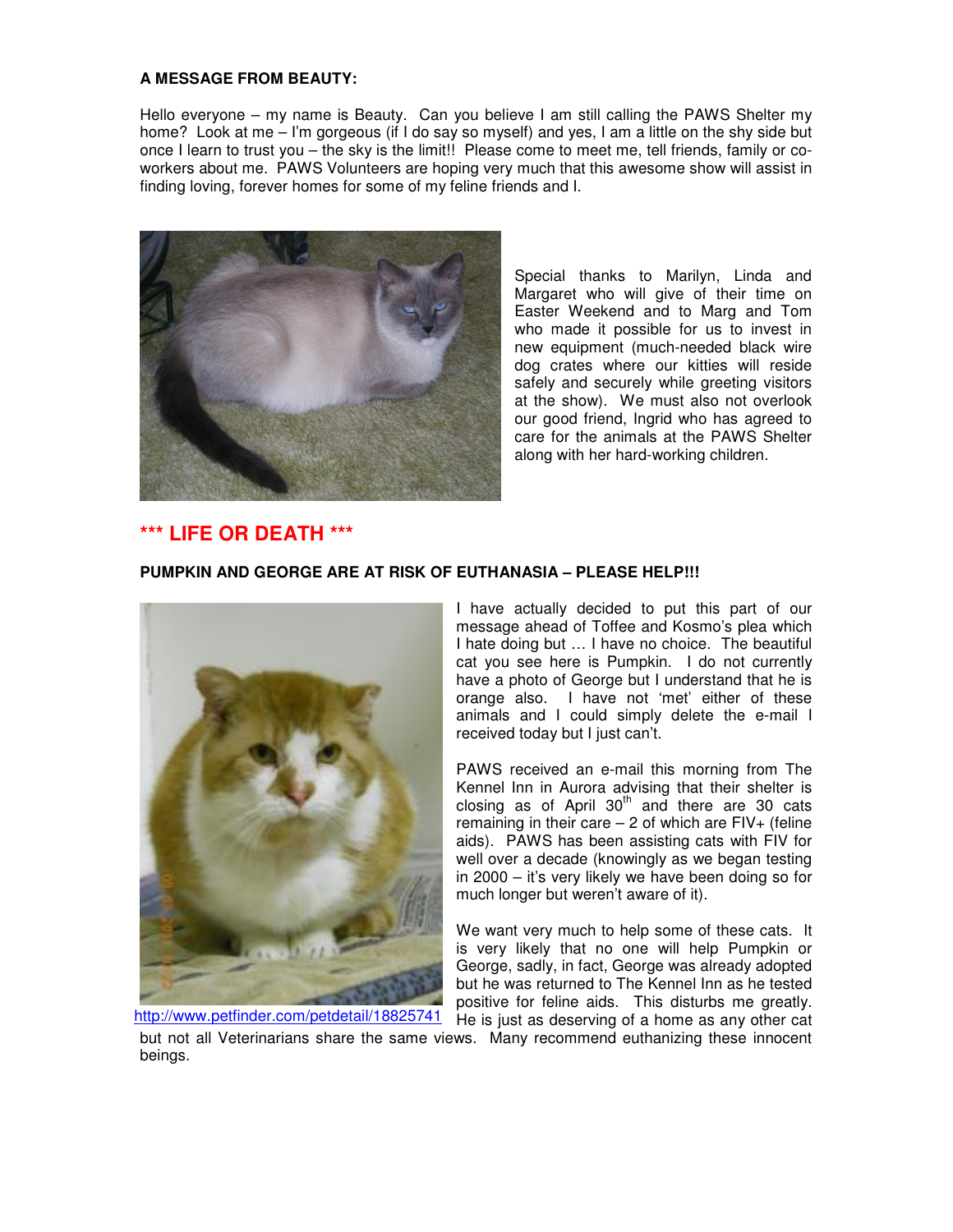WOULD YOU CONSIDER ADOPTING OR FOSTERING THESE CATS?? PAWS CAN NOT ACCEPT THESE CATS INTO OUR CARE WITHOUT FIRST TAKING THEM TO OUR VETERINARIAN (in order that we protect our resident rescues).

Our reality at this time is that, again we owe several different Veterinarians large sums of money including West Hill – our balance is nearing \$3,000. We also have an appointment scheduled for Monday, April 18<sup>th</sup> for 7 of our resident cats – two of whom you will read about below who urgently require dentistry. This appointment will be cancelled if payment is not made.

In speaking with the Manager at The Kennel Inn, she explained that Pumpkin who is pictured above was a cat who had been used in the Vet Tech program at Seneca College so he is neutered. George is unaltered and they do not provide assistance of any sort in this regard. I have asked that she keep trying her best to find homes for all of the cats at their shelter but it's looking grim. Thankfully, all of the dogs that they had in their charge have found homes.

Veterinary care is extremely expensive as we all know. Due to the failing economy in recent years Vets are no longer willing to extend accounts to rescue organizations the way that they used to and our account with West Hill is double of what we have agreed to (due to the loss last week of Holly – may she rest in peace and the dental work that was performed on our pal Ernie who is doing very well, by the way after having 10 teeth extracted). We have taken over 25 cats to West Hill since our last update to you, our supporters. Thankfully, West Hill is kind to us but the reality is, we must pay down our account.

**THE FASTEST WAY FOR YOU TO HELP IS TO CALL WEST HILL TODAY** to make a payment on our account. Their telephone # is 1-416-282-8516. You can also make secure donation online at www.pawscanada.org (click donate) or send your gift by mail to PAWS - 2300 Lawrence Avenue East, Box 73030, Toronto, ON M1P 2R2. I thank you sincerely in advance for your kindness and generosity.

### **SPARKY** … in his words:

Hi everyone – my name is Sparky. PAWS Friends, Adeline and Willis saved my life a few years ago and they helped to guide me to PAWS. Our President, Kim took a video of me on April 12, 2011 to thank them and so that they could see how well I am doing. That is very nice and I am glad she did that as I like these fine folks very much BUT I got to thinking that, since I too am  $FIV+$  it was important for me to show you how special and quite frankly now NORMAL we so-called FIV+ cats really are. I know Adeline and Willis would be fine with that. So, without further delay – I hope you enjoy my video. Can you see how beautiful and healthy I am? Thanks to everyone who worked together on my behalf, I



am now much more trusting of humans and I am 'living the dream' at the PAWS Shelter. Perhaps one day someone will be lucky enough to adopt me!! If not, I look forward to meeting you in the Fall here in Huntsville when we have our first annual open house. Thanks to my friends Adeline and Willis who have never forgotten about me …

http://www.youtube.com/watch?v=LlB\_-l04ZiU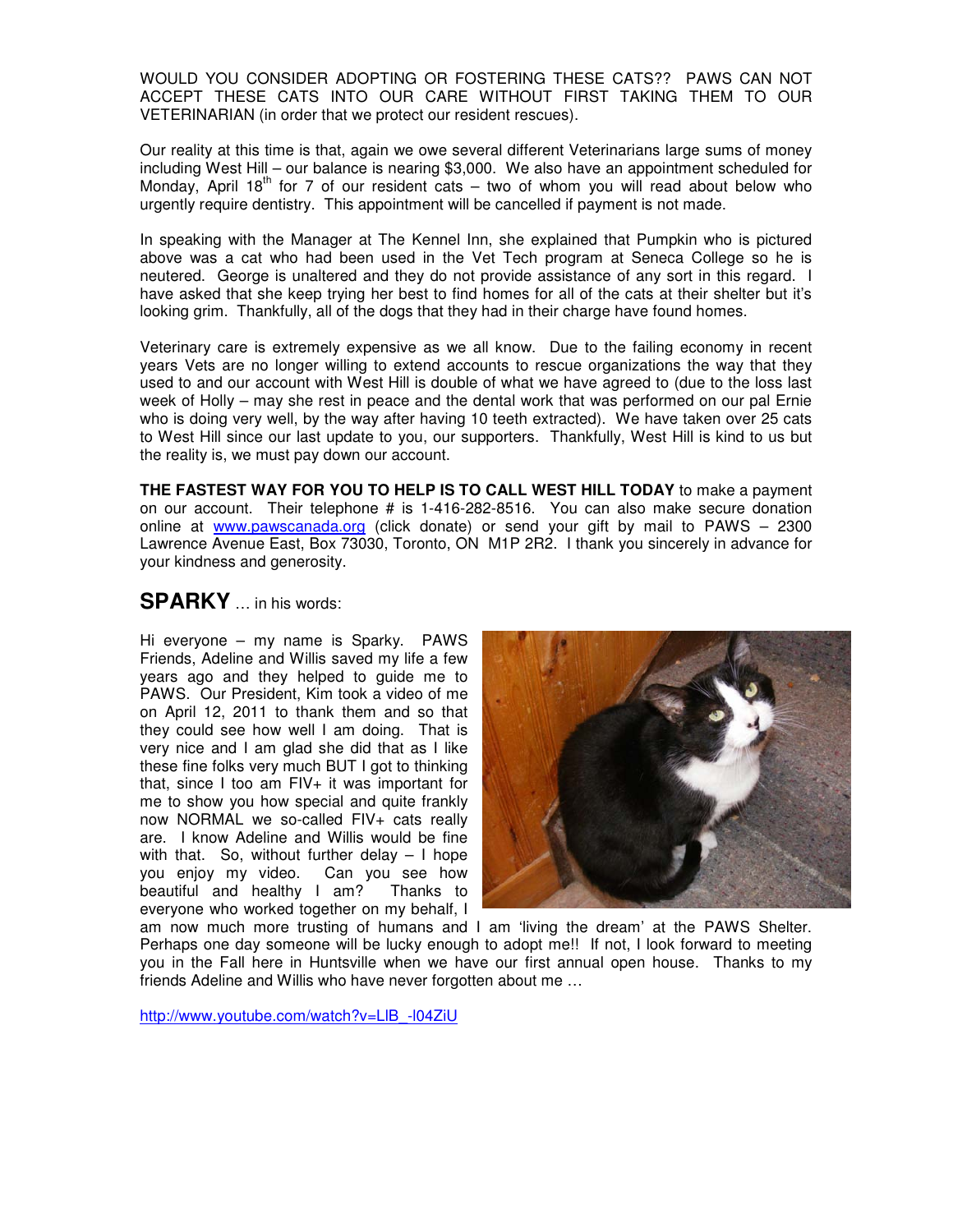## **\*\* URGENT \*\***

#### **PLEASE HELP PAWS TO RELIEVE TOFFEE AND KOSMO OF THEIR DISCOMFORT**  $\otimes$

Kindly take a moment (if you are able) to watch the following videos taken on April 12, 2011 at the PAWS shelter in Huntsville. Both Toffee and Kosmo need your help NOW.

Both of these wonderful boys have been waiting patiently for dentistries which can no longer be delayed. Both are scheduled in for these procedures next week (April  $18<sup>th</sup>$ ) but, as indicated above, if our account is not paid down, their surgeries will be re-scheduled.

http://www.youtube.com/watch?v=wRqid49kzgM&feature=related

http://www.youtube.com/watch?v=CBnLDjdRpDA



**KOSMO**  http://www.youtube.com/watch?v=nIUBkCkhiQI& feature=related



**TOFFEE** – still shy – around the time he was first rescued

Kosmo has been with PAWS for quite some time. He is FIV+ and, as with Toffee, requires dentistry. Dental work on animals is extremely expensive but essential to their well-being.

Sadly, cats like Kosmo, rarely get adopted due to their 'FIV status'. It's ridiculous – truly. The cats we have rescued over the years (and we have had dozens who have tested positive before entering the doors of our shelter due to having to fend for themselves on the streets) have all proven to be absolutely wonderful and so deserving. Either way, PAWS does NOT give up – cats like Kosmo, should he never be adopted, will be spoiled rotten in our shelter until his final day. That said, it certainly is our preference that he BE adopted so that we can make room for another who desperately needs us. PAWS Volunteers do our very best to educate everyone we come into contact with about FIV and other issues surrounding rescued cats. Shhhhhhh – don't tell anyone but a Vet who will remain unnamed herein that we dealt with many years ago who called while one of our resident kitties (who is still with us today and doing very well) was under anesthetic waiting to be neutered said that she felt the right thing was to euthanize this otherwise healthy young boy. Well, we flat out refused to allow this of course and a short time later she apologized. She also acknowledged during that conversation that FIV+ cats deserve to live.

### **FUN STUFF**

I had to share this and thanks to PAWS Volunteer, Susan for sending it to me:

#### **Cat and Dolphins Playing Together**

http://www.youtube.com/watch?v=rynvewVe21Y&feature=player\_embedded

Thought we could all use something to make us smile after the seriousness of the last few paragraphs of this update.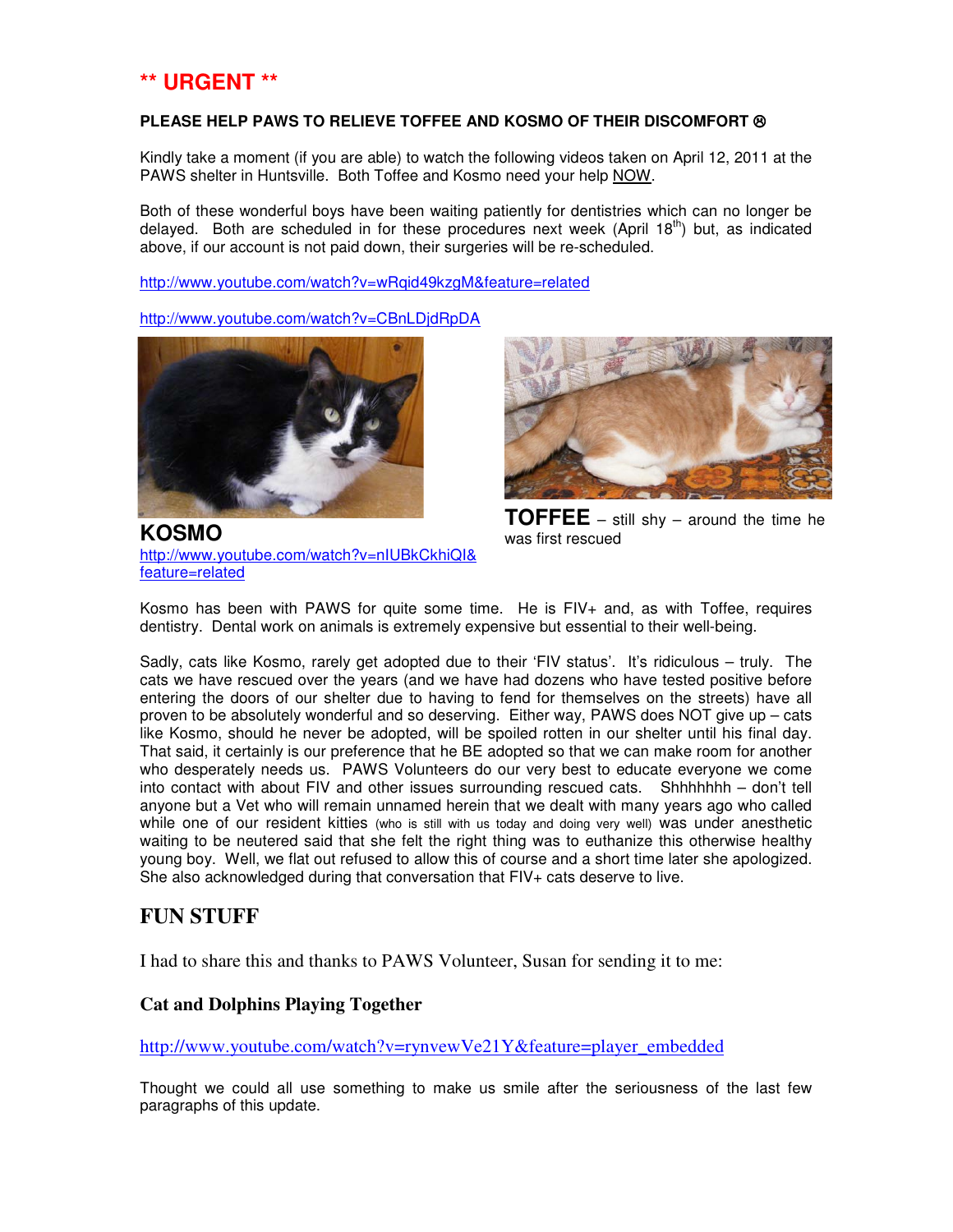# **RENOVATIONS – THANK YOU HOME DEPOT!!**



First … a message from Toffee who we introduced you to earlier on in this message …

"Hi everyone – Toffee here – for your information that terrible carpet you see in my picture above, has finally been removed and replaced with Allure TrafficMaster Resiliant Vinyl Tile Flooring! **Thanks Home Depot!"**

Last November a decision was made to remove the carpeting at the PAWS shelter in Huntsville. Carpet and a large number of cats is NOT a good mix (go figure!). One thing led to another and after many late nights and much hard work we are continuing with our renovations – one step at a time. Approximately half of the carpeting has now been removed. We have painted, repaired, the list is long and the outcome is certainly positive. It is much easier to keep things clean and odor-free – we are so pleased.

Home Depot in both Huntsville and Orillia very kindly contributed towards the purchase of flooring and other necessary supplies. We thank them very much for their generosity.

We are not finished yet, however, and if anyone is willing to donate a Home Depot gift card or to make a payment on our account, we would be thrilled in order that we could remove the balance of the carpeting in the other areas of the shelter and finalize this project.

PAWS Volunteers absolutely recommend Allure TrafficMaster Resiliant Vinyl Tile Flooring which is not only easy to install but it is durable and water resistant. It also comes with a 25 year warranty.

Thanks must be extended to PAWS Volunteer Troy of Orillia who has worked tirelessly on his days off to make this dream of renovating our shelter a reality. We look forward to showing our supporters the results of our hard work in the Fall at our open house. Thanks also to PAWS Volunteers Tom who constructed the partitions (and who helped with so many other things around the shelter) and Susan who endured the removal of the carpeting and painting. We have some awesome pictures to share that show just how much fun we had!! Stay tuned ...



## **PAWS AND HILL'S SCIENCE DIET** ☺ **OUR PARTNERSHIP CONTINUES …**

Words can not express how thankful we are to Hill's® Science Diet® for their Second Chance for Love™ shelter program. Hill's has partnered with us and is donating pet food for all dogs, cats, kittens and puppies being cared for here at PAWS. Thumbs UP for Hill's – thank you – thank you – thank you!!!



THIS IS A PICTURE TAKEN JUST AFTER A DELIVERY FROM HILL'S WAS RECEIVED January 2011 (just prior to moving the pet food into the shelter). The animals in our care love this topquality food and we are very proud to provide sample bags to our adoptees too. Thanks Hill's!

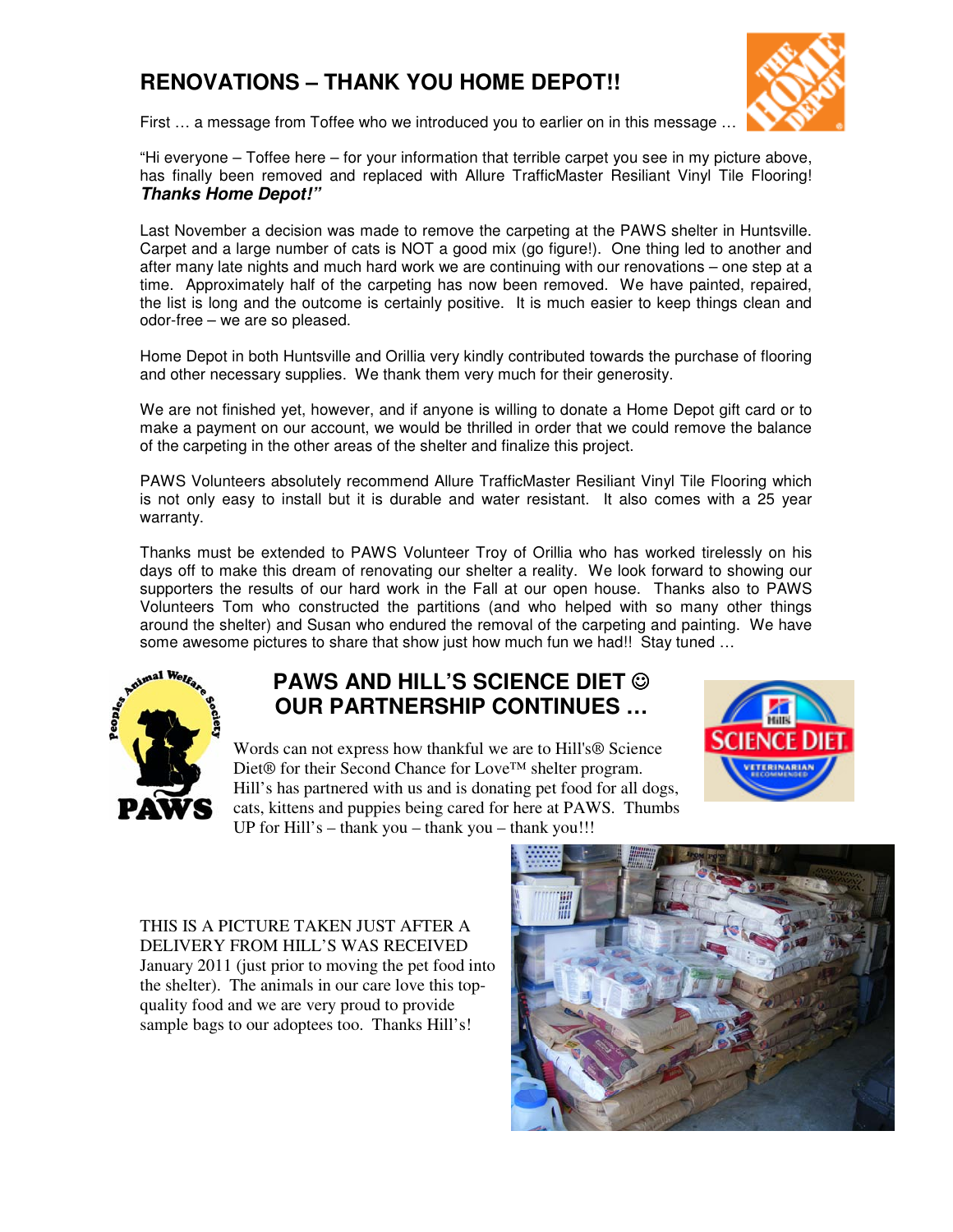## **PAWS AND ABBOTSFORD ANIMAL HOSPITAL (Aurora, ON) ADOPTION PROGRAM**

A few months ago, I approached Dr. Mark at Abbotsford regarding the possibility of placing some of our rescued kitties in his hospital for adoption. He graciously agreed and many of our wonderful cats have found awesome homes thanks to the doctors and staff at this terrific clinic. If you are interested in meeting Rocky or Pippy and Tippy (Brothers and sons to Beauty who is pictured earlier in this update) please be sure to stop into Abbotsford at 14958 Yonge Street in Aurora. They can also be reached by phone at 1- 905-727-7379 or 1-416-801-9593.

This is a state of the art facility and their clients insist upon only the best of veterinary care for their four-legged family members which they absolutely receive at Abbotsford.



### **PIPPY (in his words …)**

I am hoping to find an extra-special forever home with my Brother Tippy … we can't wait to meet you! We are neutered, fully vaccinated, de-wormed and viral tested (neither of us is positive for any kitty illness). There is nothing to do but take us home and love us … **feel free to come and visit us at Abbotsford or to make a donation to help with our account here at the hospital. Thanks** ☺

# **COUGAR FINDS A HOME THANKS TO ABBOTSFORD!**

Chris, Buddy, Kasia and Cougar – December 2010

Cougar who is featured on the PAWS web site (www.pawscanada.org) was Shadow's best pal. Sadly, we lost Shadow (our Shelter



Mascot) in September of 2008. We miss her terribly and so did Cougar. It was always our hope to find Cougar a special new family WITH A DOG. Well our wish has come true and the last we heard, Cougar was on Kasia's lap helping her study for exams. Thank you Kasia, Chris and Buddy for taking such wonderful care of Cougar – we miss you Cougar but we know you are in a wonderful place where you are well-loved.

# **TAX RECEIPTS**

Please know that all receipts for income tax purposes for donations received in 2010 were issued on or before February 28, 2011. If you have any questions or concerns, please contact us.